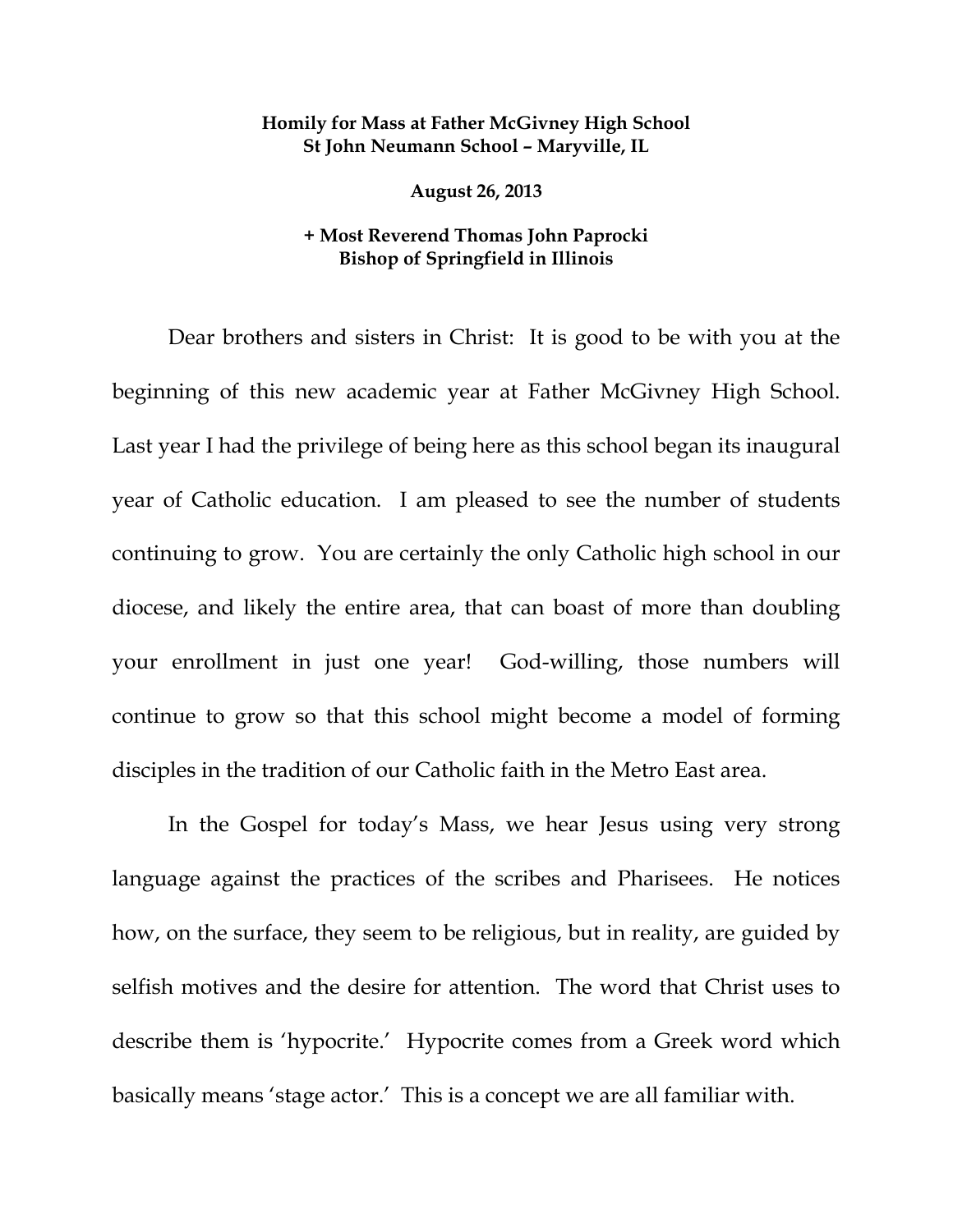Whether it is a television sitcom, a movie, or a stage production, one of the key elements to the show are the actors. They take on a certain role and attempt to imitate the behavior of that character in every detail, from the way they dress to the way they move and even the way they speak. These actors can be so good at their role that if we were to meet them away from the performance, we would be surprised at just how different they are in real life. I know I was surprised when Daniel Day-Lewis gave his acceptance speech when he received an Oscar award for his portrayal of Abraham Lincoln in the movie *Lincoln*. I was surprised because he spoke with his native British accent, which sounded strange after hearing him in the movie speaking as Abraham Lincoln in a perfect Midwestern American accent! Acting like this can give a positive portrayal, but sometimes acting can also be used in negative way to mask a person's dark side. This negative way is the sense in which the Gospel uses the word 'hypocrite' to describe the scribes and Pharisees. They put on a good act when they are being seen, but the rest of their life is just the opposite.

 While it can be easy for us to look in judgment upon these scribes and Pharisees, we are challenged to look at ourselves as well and see whether or not we tend to fall into this type of behavior. Most people have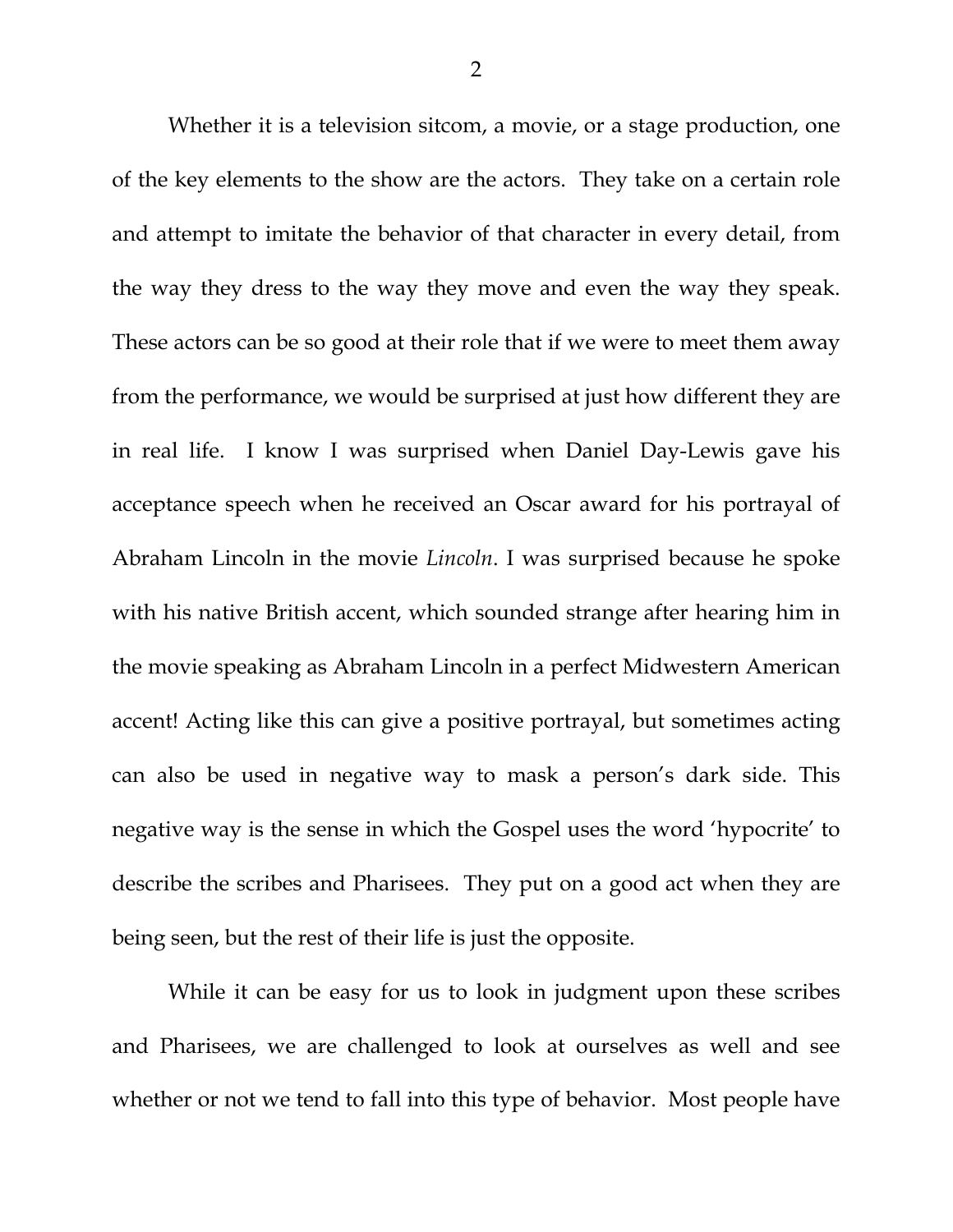a tendency to want to be accepted and approved. As a result, we sometimes do or say things which will gain that acceptance, even if that behavior does not reflect our true values or identity. We feel pressure to fit in, whether it be among a group of people or according to an image that our culture presents to us as being acceptable or desirable. That pressure can be so powerful that we can easily give in and play the role of a stage actor, putting on a performance because we think it is what others want to see from us and so gain that acceptance and approval.

 It is obvious to us how destructive this can be to our lives. Aside from our doing and saying things we wouldn't otherwise normally do, we are pushing aside our true identity, never really letting others, or ourselves for that matter, experience our true identity as God has so beautifully created us. Many people, especially young people, struggle with their true identity and can feel lost and discouraged because so much of their time is spent living up to an image or expectation that is not who they really are.

What, then, is the solution to overcoming this temptation to conform our lives to who we are not? The answer to this is faith. This may sound simplistic or even generic, but there is wisdom to be found in seeing it as a solution to this problem. Sometimes, we can confuse faith with knowing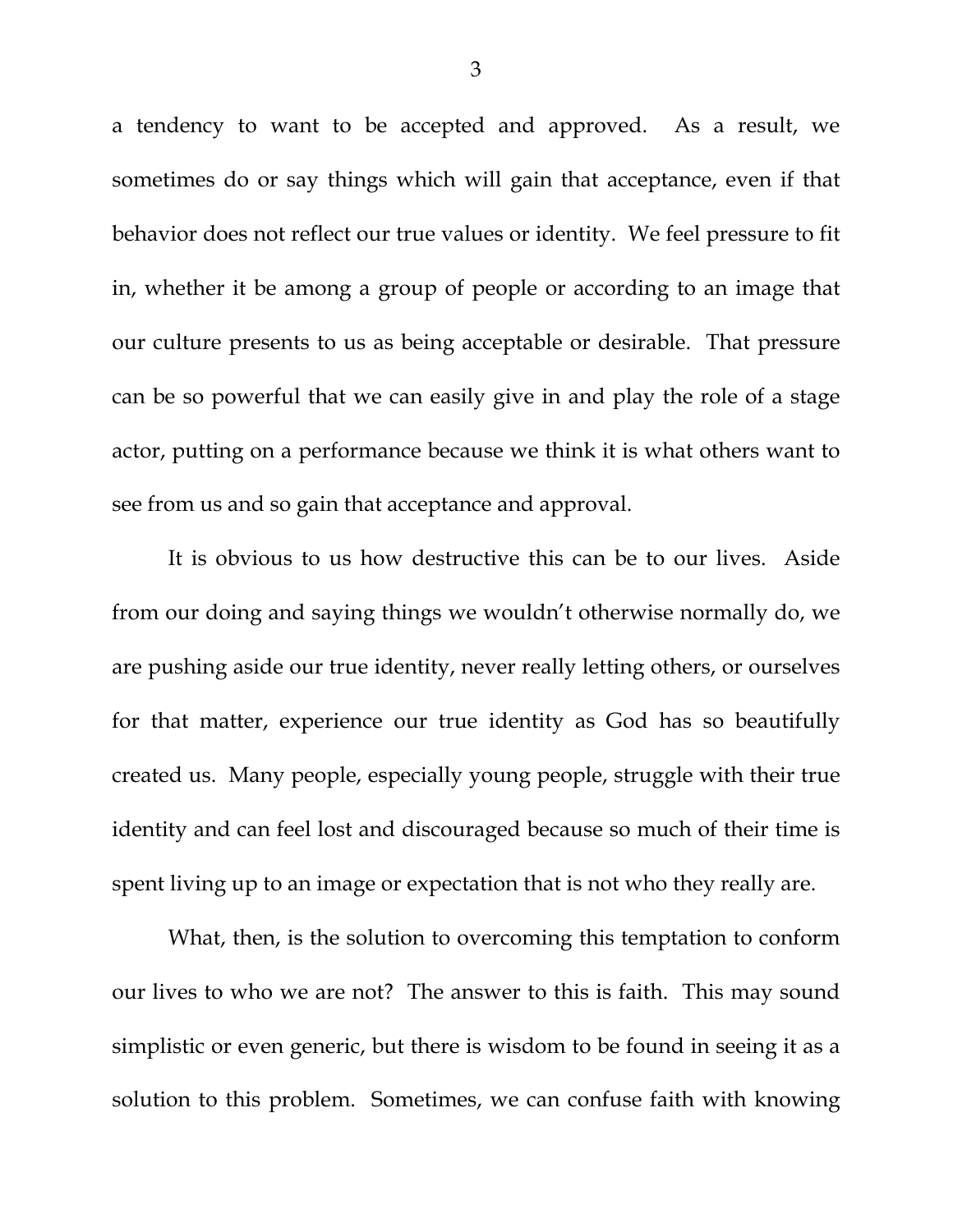information *about* God. While that is important, that is not faith. True faith is not just knowing *about* God, it is actually *knowing* God in the form of a relationship. This is where you as students in a Catholic school have to be very cautious about how it is that you approach the study of the faith. In your other classes, such as math and science, you work to understand how things work, applying equations and formulas to solve problems. Those areas of study focus on objects that you can observe and apply reason to and so reach a conclusion. This, however, is not how we approach studying our faith.

Pope Francis, in his recently-released encyclical on the light of faith, *Lumen Fidei*, says the following: "God cannot be reduced to an object. He is a subject who makes himself known and perceived in an interpersonal relationship."1 Faith, then, must be focused first and foremost on a person, God, and your relationship with Him. As you continue to grow in that relationship, you will notice how He begins to take on a greater part in your life. You will become more and more convinced of just how much He loves you and wants to be the very center of your lives. You will become more convinced that His teachings lead to a life of true freedom, happiness and joy. You will experience that feeling of acceptance and approval from